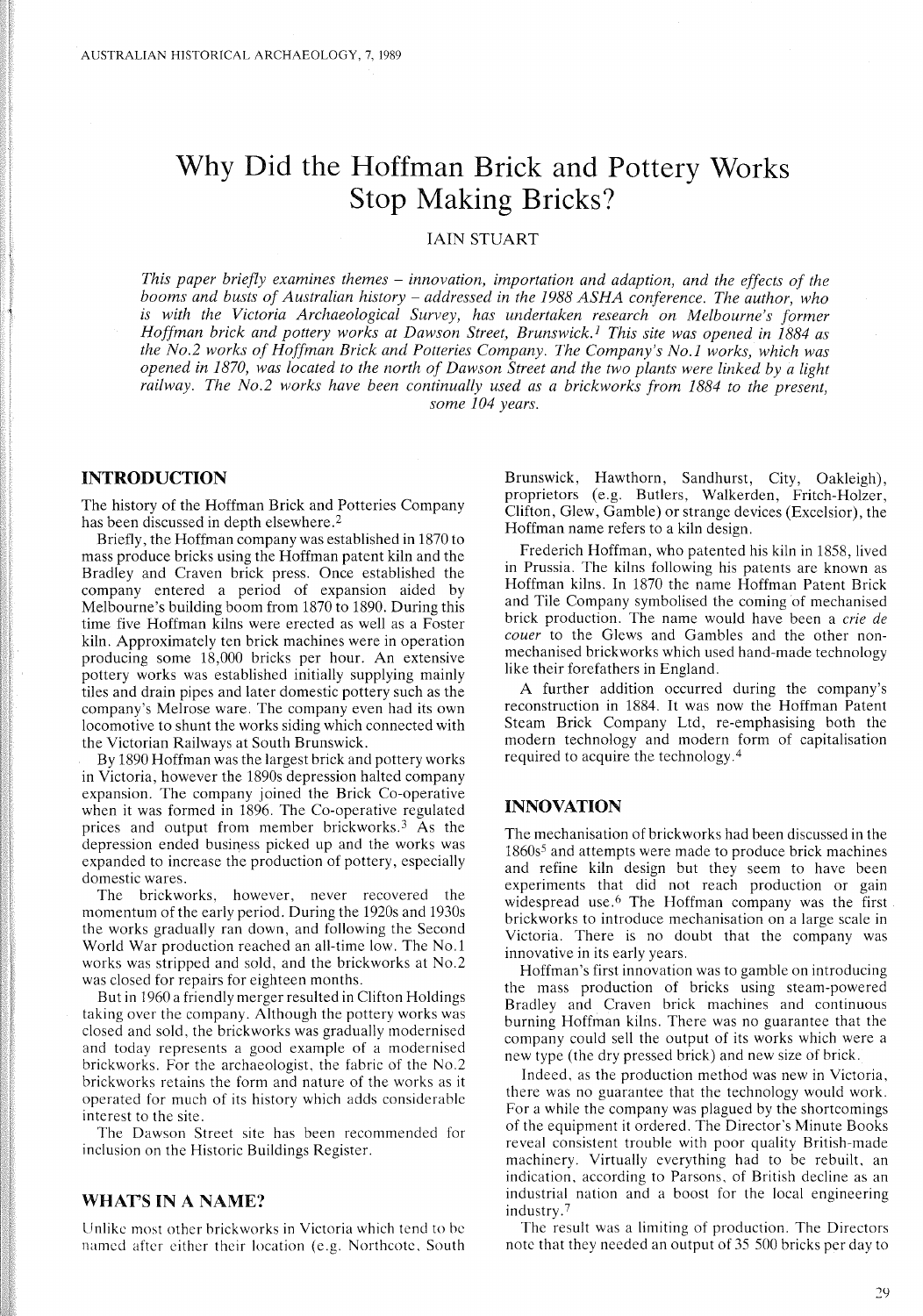

*Fig.* 1: *A 1904 plan of Hoffman Brick and Pottery Works, Brunswick from M M BW 60' to* 1" *plan.*

remain economically viable, but production delays limited production to 25 500 bricks. 8

Despite this, demand for the company's bricks was high and seems to reflect both an increasing demand for building material in the boom period of the 1880s and an increasing market share for the dry pressed brick at the expense of the hand-made brick.<sup>9</sup>

At this juncture it is worth asking how innovative it is to import technology from overseas. The essence of innovation is introducing something new, but how new is it to bring established technology from England and apply it in Australia. This was not particularly novel in Victoria as the mining industry had done just that in the early 1850s. However, the point turns on the question of how novel was the combination of Bradley and Craven brickpresses and Hoffman kilns.

Although in-depth comparative research needs to be undertaken on this issue, it appears that in England, the combination of Hoffman kilns and Bradley and Craven brickpresses was fairly rare until the  $1890s$ . <sup>10</sup> In America such technology would not have come into general use until the 1890s. <sup>11</sup>

If this impression is born out by further research then it is clear that the Hoffman company was innovating in the world context.

Innovation in the context of industrial history is not just the commencing of something new, it is also an attitude that is receptive to new ideas, that is looking for new ideas. Consequently, evidence of an innovative company is expressed not only by new plant but by all aspects of its operations from its letterhead to the works. Evidence for an innovative attitude can be found in company records, patents and in the archaeological record.<sup>12</sup>

Using these measures the Hoffman company would appear to be most innovative in the period 1870-1890.

The original Hoffman kiln patent in 1859 was for a circular kiln with the fire and heat directed through a series of chambers gradually heating the bricks. One of the first Hoffman kilns was erected in England in 1868. <sup>13</sup> Two years later the first kiln erected at the company's works was a circular Hoffman kiln following the 1859 patent.

However, in 1870 Fredrich Hoffman patented a modified design, an oval kiln, which increased the number of chambers. <sup>14</sup> The company's second kiln erected in 1871 was to the 1870 patent. This indicates that the Hoffman company was aware of advances in brickmaking technology and ready to rapidly adopt new improvements.

All subsequent brick kilns erected by the company, save one, were Hoffman kilns to the 1870 patent. The exception is also very interesting. The Director's Minutes refer to a Foster kiln erected at the No.2 works when it opened in 1884. The doyen of brickmaking text books, A.B. Searle, mentions Foster kilns only once in his various texts. In *Kilns and Kilnmaking* Searle notes a patent by J. and C. Foster in 1879 for a form of tunnel kiln.<sup>15</sup>

While the principle of a Hoffman kiln is that of moving heat through chambers filled with bricks, a tunnel kiln involves moving bricks through chambers of heat. The crucial problem is how to do this without damaging whatever was being used to transport the bricks. Searle gives several examples of the techniques developed however none seemed to be successful.

That the Foster kiln was a tunnel kiln is confirmed by mention of 'trucks for the Foster kiln' in the Director's Minutes and by a comment of a Company Director in 1949. Nothing else is known about the kiln. An idealised section reproduced from Searle and the 1904 MMBW plan shows the kiln in plan (Fig. 4). Given that a company, Fosters of Sydney, was involved in brickmaking machinery, it may be that the kiln is an Australian design.

However, the point is that, in 1885 tunnel kilns were experimental and use of the Foster kiln six years after it had been patented indicates a willingness to experiment that put the Hoffman company at the leading edge of brickmaking technology at this time.

A further example is the continued attempts of the company to try and turn out an acceptable brick using the Platt type brickpress.

As early as October 1878 the Directors report 'The public have complained very much of the quality of the bricks made by Platt's machine. There is no doubt our trade has been greatly injured in consequence'.<sup>16</sup> They decided to only use the machine in emergencies. However, in 1885 there are still complaints about it<sup>17</sup> and in 1888 there are intriguing references to a Platt brickmaking machine for the pottery works (possibly for tiles).18 In 1890 and 1891 orders were placed for a new Platt machine.<sup>19</sup> However, during the 1890s depression the Platt machines were sold.<sup>20</sup> Two Platt-type presses remain on the site in the scrap heap and nobody in the company seems to know how they got there.

The experiments with the Platt brickpresses occurred despite the Hoffman company apparently being happy with the performance of the Bradley and Craven-type machines This is a further example of the company's willingness to try different methods of brick manufacture.

Together these examples show that, having established its works, the company was willing to adopt improvements and experiment with ways of improving the operation of its works. This trait suggests that it was a highly innovative company over its first 20 years.

## TECHNOLOGY TRANSFER AND ADAPTION

The process of technology transfer as exhibited by the Hoffman company is quite straightforward importation either by using patents (such as Hoffman kilns) or actual examples of technology (such as the Bradley and Craven brickpress). The only skills that might have been required to be imported are the engineering skills needed to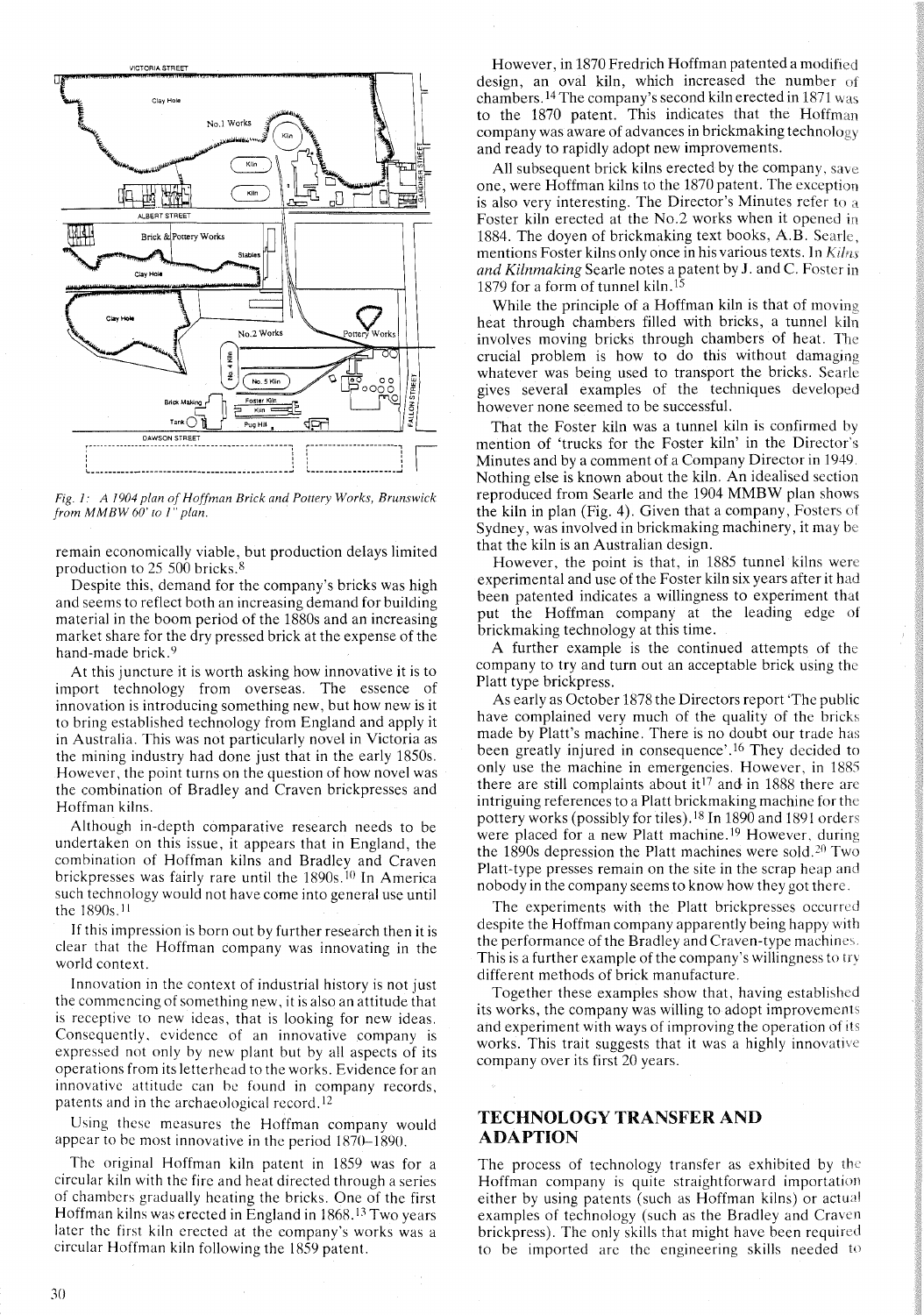assemble the plant and to make it operational. However, such was the development of Victorian industry by 1870 there is no suggestion that such skills needed to be imported.

There is a contrast in this process with the transfer of mining technology during the mining boom, when in addition to machinery, whole groups of Cornish and Welsh miners were imported along with their skills in all aspects of mine working.<sup>21</sup>

The interesting thing about the technology is that it acts to de-skill the operation of the brickworks; the company, directors, unlike John Glew, head of a prominent nonmechanised brickyard, probably never made a brick in their lives. At the workers' level, jobs were specialised into taskspecific work such as 'yard, clayhole, machine-drivers, truckers, setters, burners, drawers, engine-drivers, fitters and carpenters'. Work was paid according to production levels, for example setters were paid eight pence per 1000 bricks set into the kiln. 22

It is also of interest to observe that local industry began producing copies of brickmaking equipment. Indeed the local machines made by Langlands, then Anderson and Austral Otis, are mainly copies of the Bradley and Craven design with minor variations, presumably to avoid breaching patent rights.

Adaption is a more difficult question to discuss as there are two possible uses of the term. Adaption in the general sense of the term refers to the modifying of something to suit new conditions. Virtually all the activities of a company such as Hoffman - establishing a new plant, marketing a new product, changing the product to suit demand, modernising the plant  $-$  can be seen as adaption of some sort. Yet this is also normal company activity and it is difficult to see the point of discussing the notion of adaption at all.

A more familiar notion of adaption, for archaeologists at least, is adaption in the Darwinian sense applied to human culture. This is generally associated with the 'New Archaeology' of the 1960s, $2^3$  and has come under criticism from a number of quarters.24

Applying such a concept of adaption to the Hoffman case is difficult<sup>25</sup> largely because it is difficult to evaluate what is adaptive or maladaptive behaviour. Also, the notion of

> ". " '. ....

Brickworks No.1

**In the contract of the contract of the contract of the contract of the contract of the contract of the contract of the contract of the contract of the contract of the contract of the contract of the contract of the contra** / .<br>i



D::: Kiln

*Fig.* 2: *Plan ofHoffman Brick and Potteries Ltd. (not to scale, traced from a plan dated November* 1929, *in the University of Melbourne Archives).*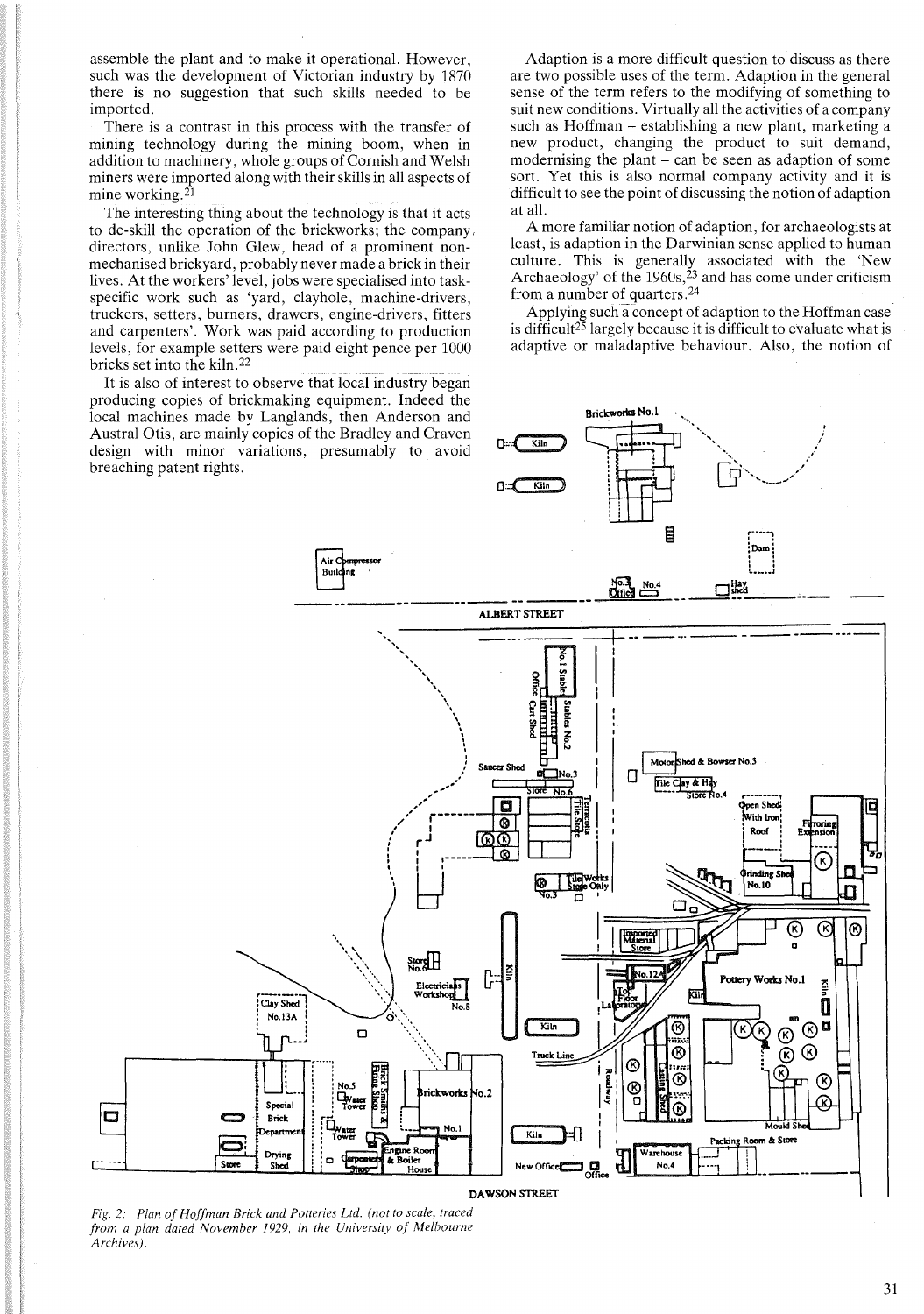

Fig 3: Plan of Hoffman Brick and Potteries Ltd. (traced from a plan dated 16 March 1942, in the University of Melbourne Archives).

adaption is so general that it masks other processes that shaped the company's history and the archaeological record on the Dawson Street site.

The archaeological study of the No.2 works indicated that although significant elements of the brickworks remained substantially the same as in the 1890s, there was evidence of modifications to the works to 'modernise' it that is, to adapt the nineteenth century plant to modern conditions, however the processes underlying modernisation may be varied.

The Hoffman kilns, for example, were converted to oilfiring in the early 1960s, the period after Hoffman was taken over by Clifton Holdings. Later when oil prices increased in the early 1970s, the kilns were converted to natural gas. The processes here reflect the changing prices and availability of energy.

The wickets (entrances to the kilns) were modified to accommodate fork-lifts and pallets of bricks which resulted in substantial savings of labour costs which in the post war period have increased relative to other costs of production.

The brickpresses are essentially unmodified although the number of presses has increased as Clifton moved in extra brick presses from closed-down brickworks. The major changes have been the replacement of the common steamdriven shaft with individual electric motors and the addition of cages around the brick presses to prevent workers from accidentally being dry-pressed. The placing of the cages, which detract from the aesthetics of the presses, reflect the increasing concern for occupational health and safety as expressed in government policy.

It is only in the grinding process where major changes in the plant have occurred. The clay holes were exhausted and sold for garbage tips. Clay has to be trucked in from other sources and ground in a modern plant erected in the mid-1970s.

Despite these modifications the brickmaking plant of 1959, the last year of Hoffman operation, would have been familiar to the employees of 1890.<sup>26</sup> The explanation for the slow change in brick production technology and the decline of the Hoffman company are rooted in the 1890s depression and the years that followed.

### **DEPRESSION, BOOM** AND **BUST**

The 1890s depression halted over 20 years of continued expansion of the Hoffman company. The immediate response of the company was to sack workers, close down the works and sell existing stock. In the period 1890-1901 it appears from the Director's Minute Books that the No.2 works was closed and that the No.1 works operated intermittently.

More significant for the ultimate fate of the company was the formation of the Brick Co-operative in 1896. The 1890s depression had brought on a cost-cutting war which saw brick prices drop to 14 shillings per 1000, apparently way below cost price.<sup>27</sup> The Co-operative comprised major mechanised companies, (Hoffman, Northcote, Butlers. Fritsch-Holzer and New Northcote) and aimed to increase brick prices by controlling supply.

The Co-operative used the financial resources of the larger companies to purchase smaller brickyards sent bankrupt by the depression. Other brickworks, such as Cliftons, were rented by the Co-operative and did not produce bricks. Output among the larger brickworks was controlled and companies were paid a royalty on total brick sales to compensate.28

It is interesting that the major response of the prominent brick companies to the challenge of the 1890s depression was to cut prices, close the works and form a monopoly. The Director's Minute Books reveal that there were. in effect, monopolies in the tile making and drainage pipe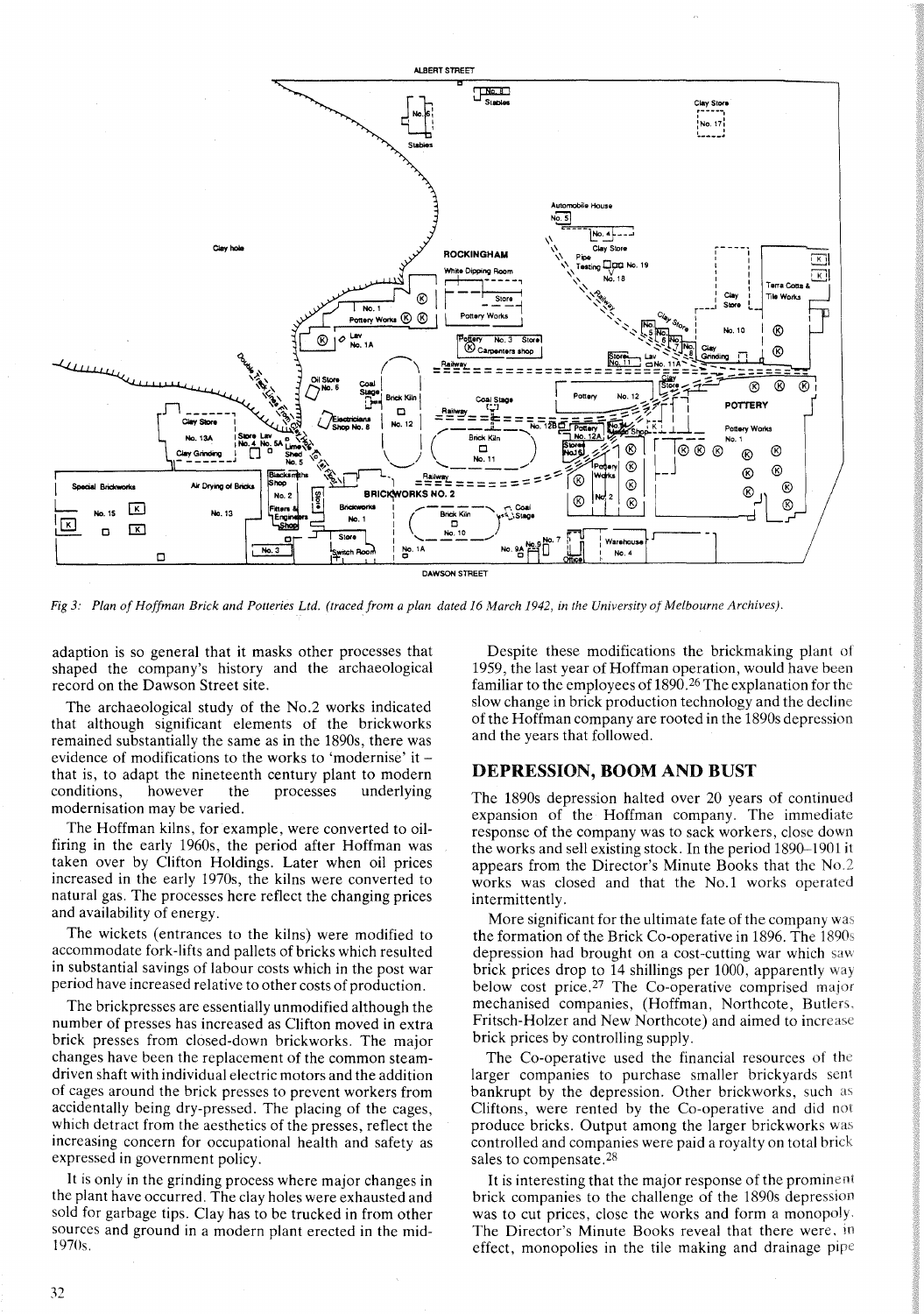industries as well. The manufacture of pottery was not monopolised and companies such as Bendigo Pottery, Cornwall's Pottery and Hoffman competed for orders.

With the end of the 1890s depression and the increase in brick prices the Hoffman company regained profitability but not the high level of production previously reached. The brickworks operated at varying capacity according to demand and this pattern remained unchanged for 50 years. The manufacture of special bricks (bricks of special shape or quality) expanded largely as the Co-operative allowed only Northcote and Hoffman to make them. At £7 .10.0 per 1000 they were a profitable item.

Improvements to the works were few in number. In 1908 the Foster kiln was demolished and a new Hoffman kiln erected. By 1913 the original circular kiln at the No.1 works was demolished.

The electrification of the plant which had been discussed since 1926 occurred in 1931. The works was closed at this time owing to the Great Depression and this must have facilitated the work. The electrification did not result in any great changes to the plant as the work resulted in steamdriven shafts being replaced by individual electric motors for each press. It is quite easy to see how this was done 50 years after it occurred.

The pottery works which included the production of domestic ware (the Melrose ware of Hoffman was quite popular), sanitary ware, drain pipes and terracotta tiles continued to expand. The works reached its maximum extent by 1929 (Fig. 3)



Section of 'Foster's'Tunnel Kiln (after Searle 19l5.Figure 418)



Plan of Foster kiln at Hoffman's Dawson St Br1ckworks (after MMBW 40': 1" Detail Plan 1897 dated 1905)

*Fig.* 4: *Plan and section ofa Foster kiln.*

Despite this, there is a detectable lack of vigour in the company. The original directors had all retired or died by 1905. No experiments, no major improvements were made. Except for the pottery and special brick departments the works looked much the same in 1929 as it did in 1904. The most vigorous growth was in the pottery where competition was strongest.

The lack of competitive incentive initially lead to the lack of experimentation and development of the company's brick production operation, but was followed by the general lack of maintenance of the plant. This was enhanced in the period of the Great Depression and Worid War II by shortages of capital and labour

In the post-war period the company was faced with run down plant, lack of manpower and lack of vigour. Calls were being made for the brick industry to modernise, especially to invest in new plant such as tunnel kilns, but the Hoffman Directors would have none of this.

'We have also heard of Tunnel kilns for brick manufacture. Such a kiln is not new – one was installed here many, perhaps 50 years ago, but was discarded... We are not prepared to spend the shareholders' money in such an experiment ... '29

## **SLOW STRANGULATION OF THE MIND**

What a far cry from the attitudes of 50 years ago! Bracham-KiddIe's speech reflects a strangled corporate mind. Within the decade the more outward looking companies such as Cliftons, New Northcote and Selkirk were erecting tunnel kilns, and modernising their plant. Ironically, Hoffman was taken over by Cliftons in 1959; 60 years earlier it had been Hoffman via the Co-operative which had controlled Cliftons!

Lest this decay be blamed on increasing socialism via government regulation, it should be pointed out that it was the brick industry itself and Hoffman in particular that chose the road of monopolistic complacency rather than the free enterprise ideals which the Directors no doubt supported. This complacency reduced a once vigourous company, an innovative leader in its field, to an industrial archaeological treasure house. <sup>30</sup>